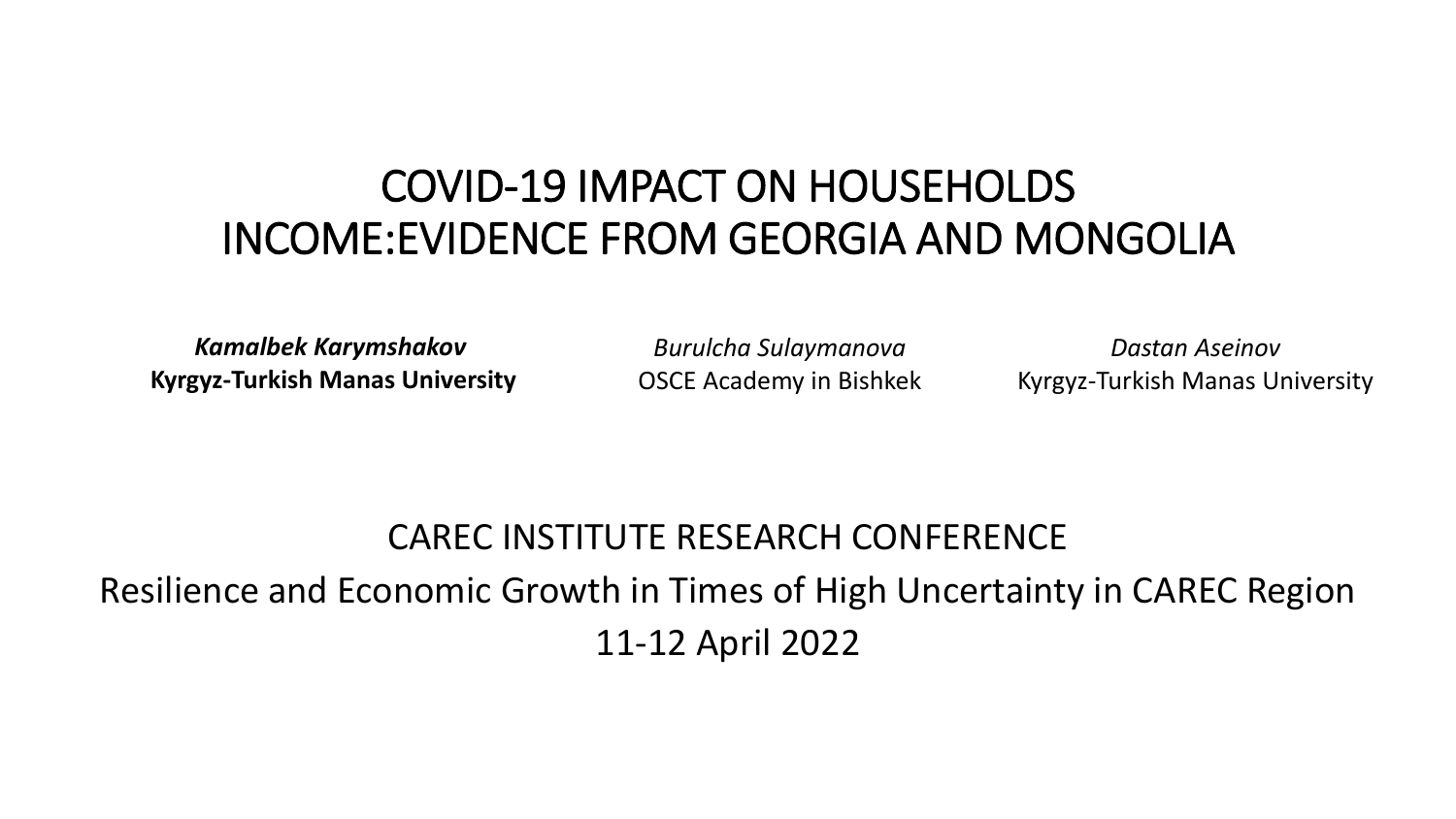# **Motivation**

- Economic downturn during the COVID-19 has significant impact on labor market by decreasing employment and restricting labor mobility
- Although, economic recovery perspectives appeared recently gives a hope of building back better, there is a risk that recovery process is not experienced equally by rich and lower income countries, and, even, by groups of population within a country (Sánchez-Páramo et al. 2021).
- Potentials of developing countries in increasing government budget expenditure is restricted with less fiscal space (UNESCAP, 2020).
- Given the high risk of income inequality and poverty effect following income shocks caused by the COVID-19 pandemic, it is important to understand income dynamics at the micro level.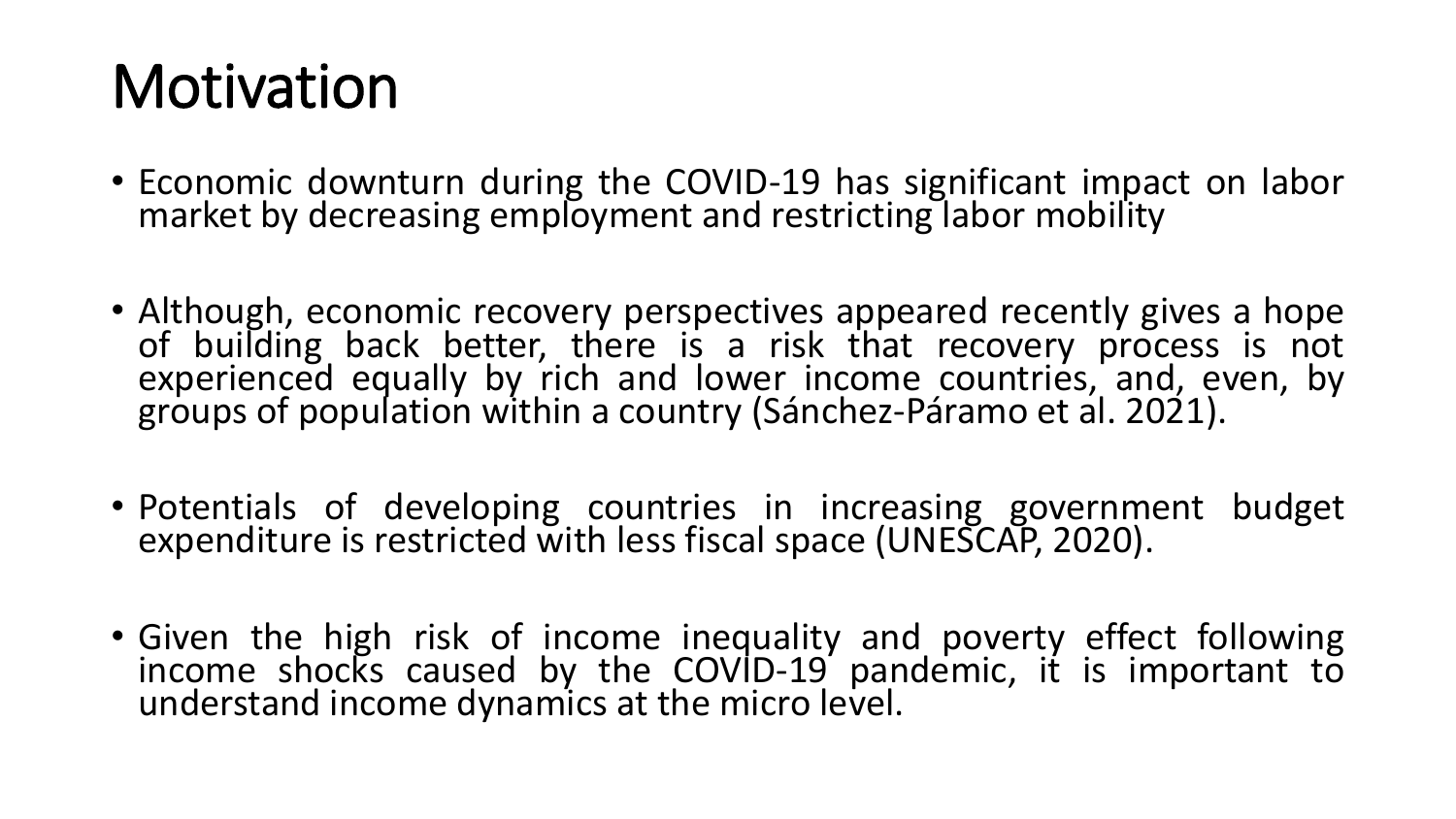# **Objective**

• This study aims to examine household characteristics associated with income decline during the COVID-19 in two CAREC economies: Georgia and Mongolia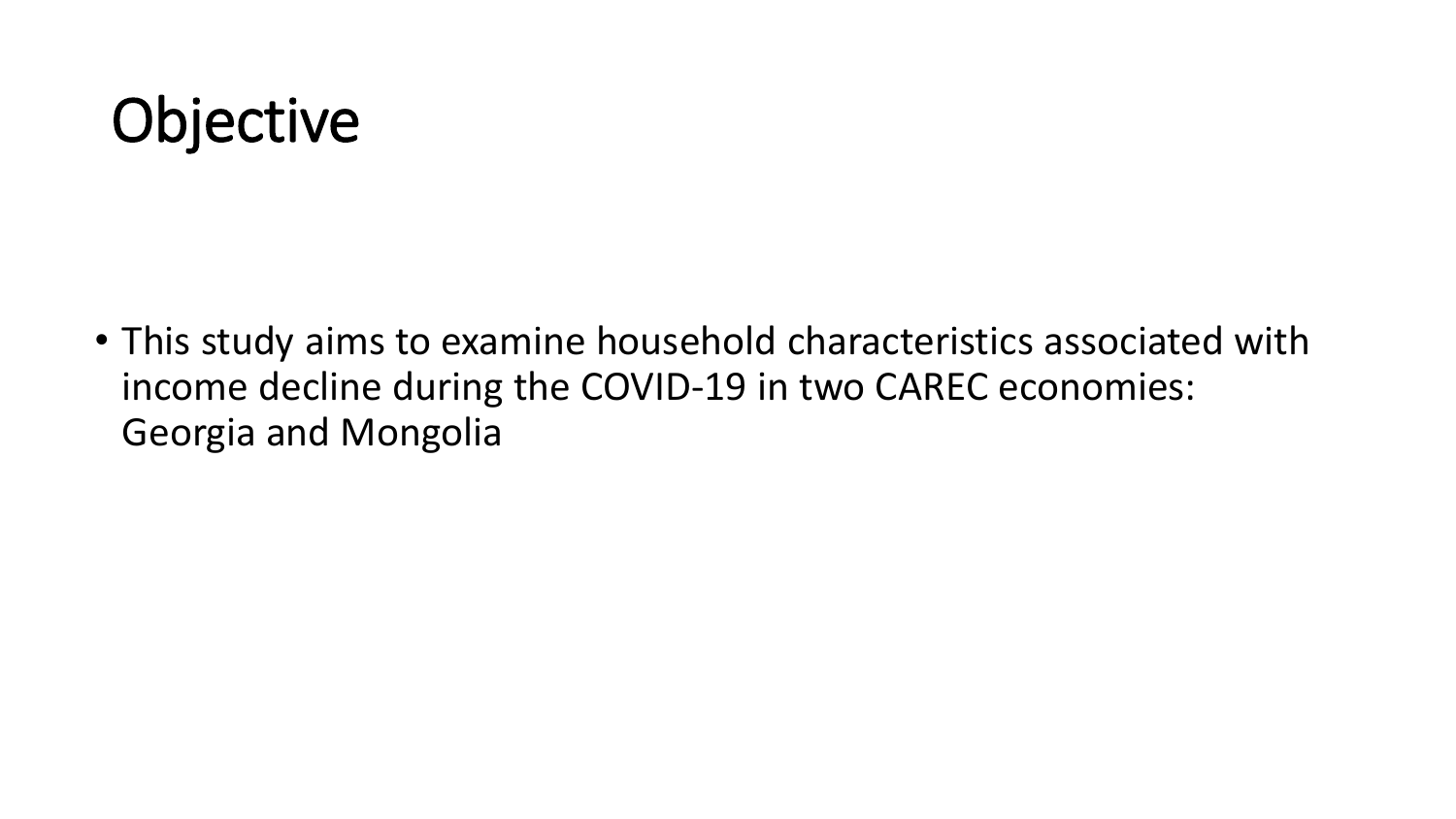#### **COVID-19 in Georgia and Mongolia**



**Daily new confirmed COVID-19 cases, 7 day rolling average Daily new confirmed COVID-19 deaths, 7 day rolling average**

Source: John Hopkins University CSSE COVID-19 Data. Available at:

https://ourworldindata.org/coronavirus/country/georgia?country=GEO~MNG (accessed 21 February 2022)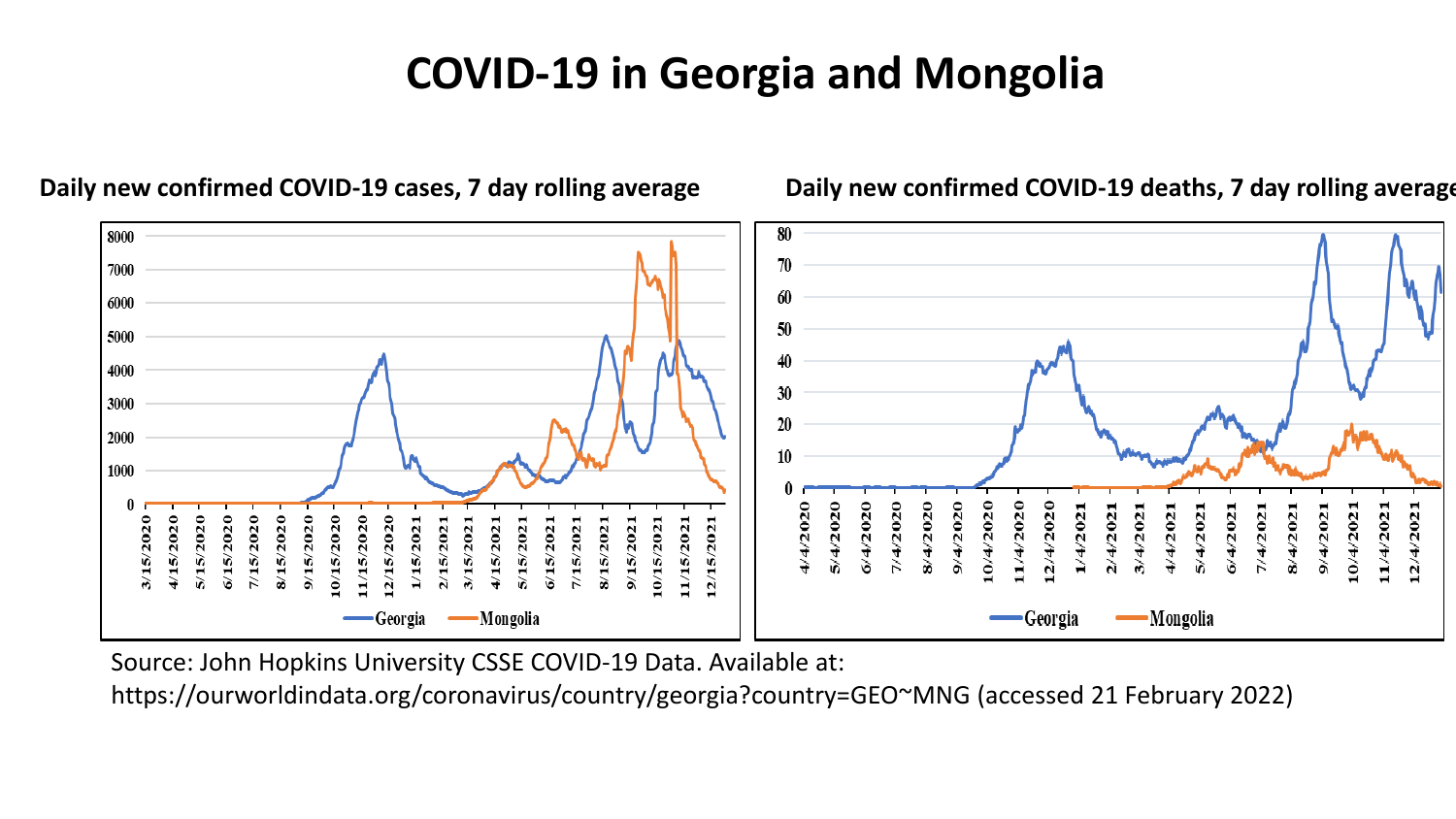

**Annual real GDP growth rates in Georgia and Mongolia Real GDP growth in Georgia and Mongolia (year-on-year, constant prices)**



**Source:** National Statistics Office of Georgia, National Statistics Office of Mongolia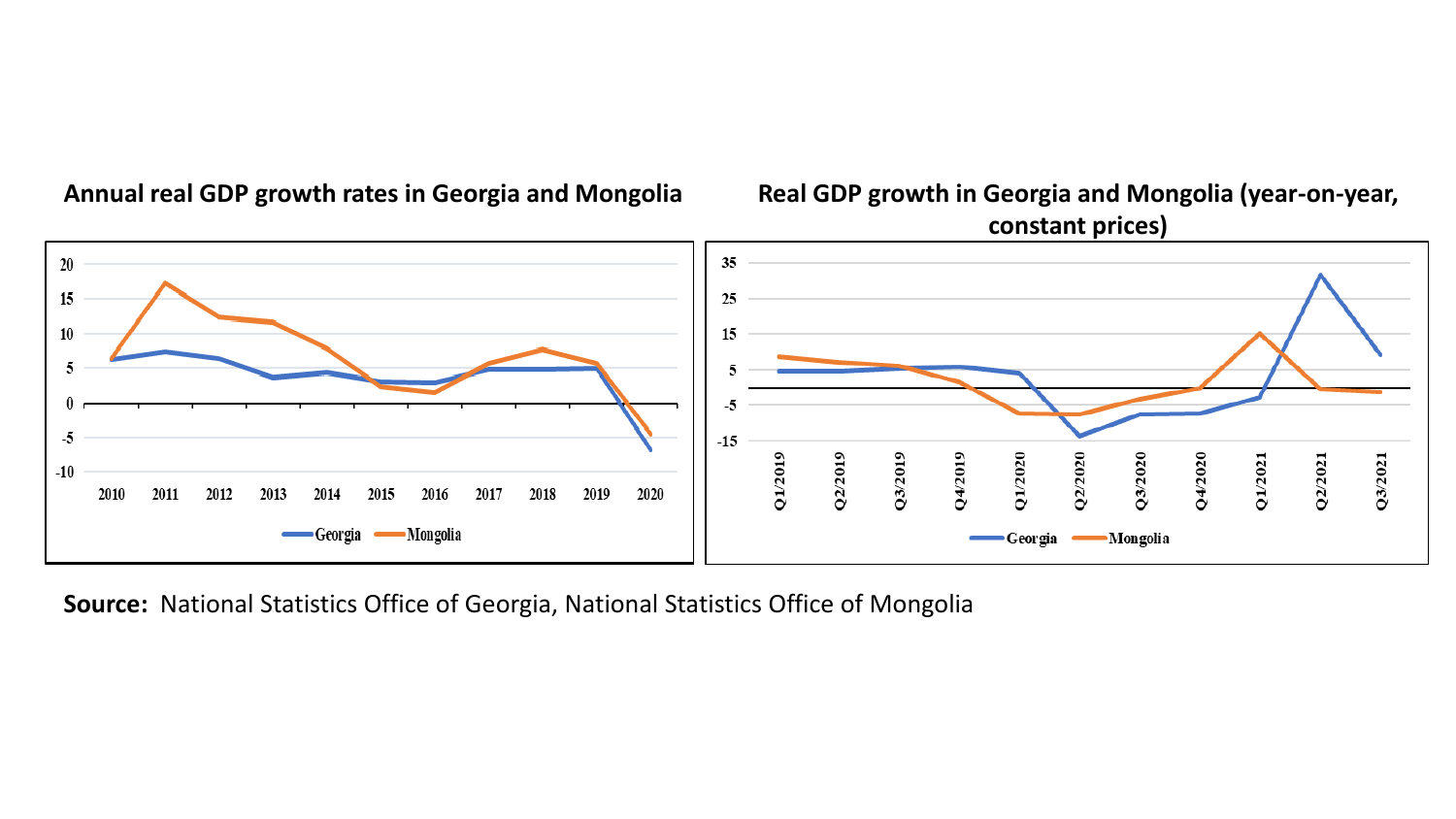

#### **Households final consumption expenditure in Georgia and Mongolia**

**Source**: World Bank, World Development Indicators (accessed 15 February 2022).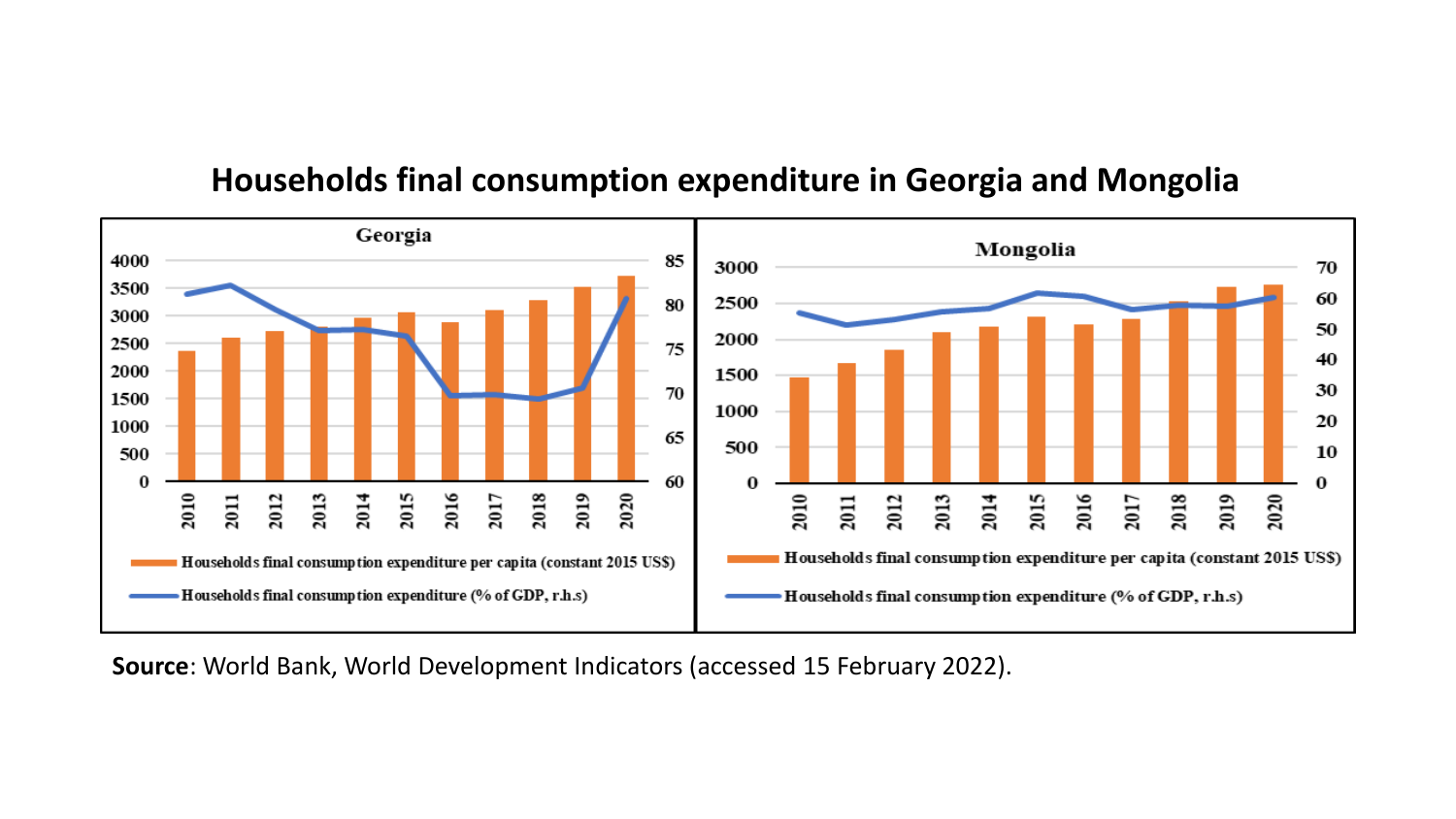**Table 1.** Value of policy response to COVID-19 measures (Total Package)

|                                     | Georgia  | <b>Mongolia</b> |
|-------------------------------------|----------|-----------------|
| <b>Total Package in USD Million</b> | 3,235.31 | 3,947.48        |
| In % of GDP (2020)                  | 20.11%   | 29.44%          |
| Package per capita in USD           | 869.62   | 1,223.96        |

**Source:** ADB COVID-19 Policy Database<https://covid19policy.adb.org/policy-measures/GEO> & <https://covid19policy.adb.org/policy-measures/MON> (accessed 21 February 2022)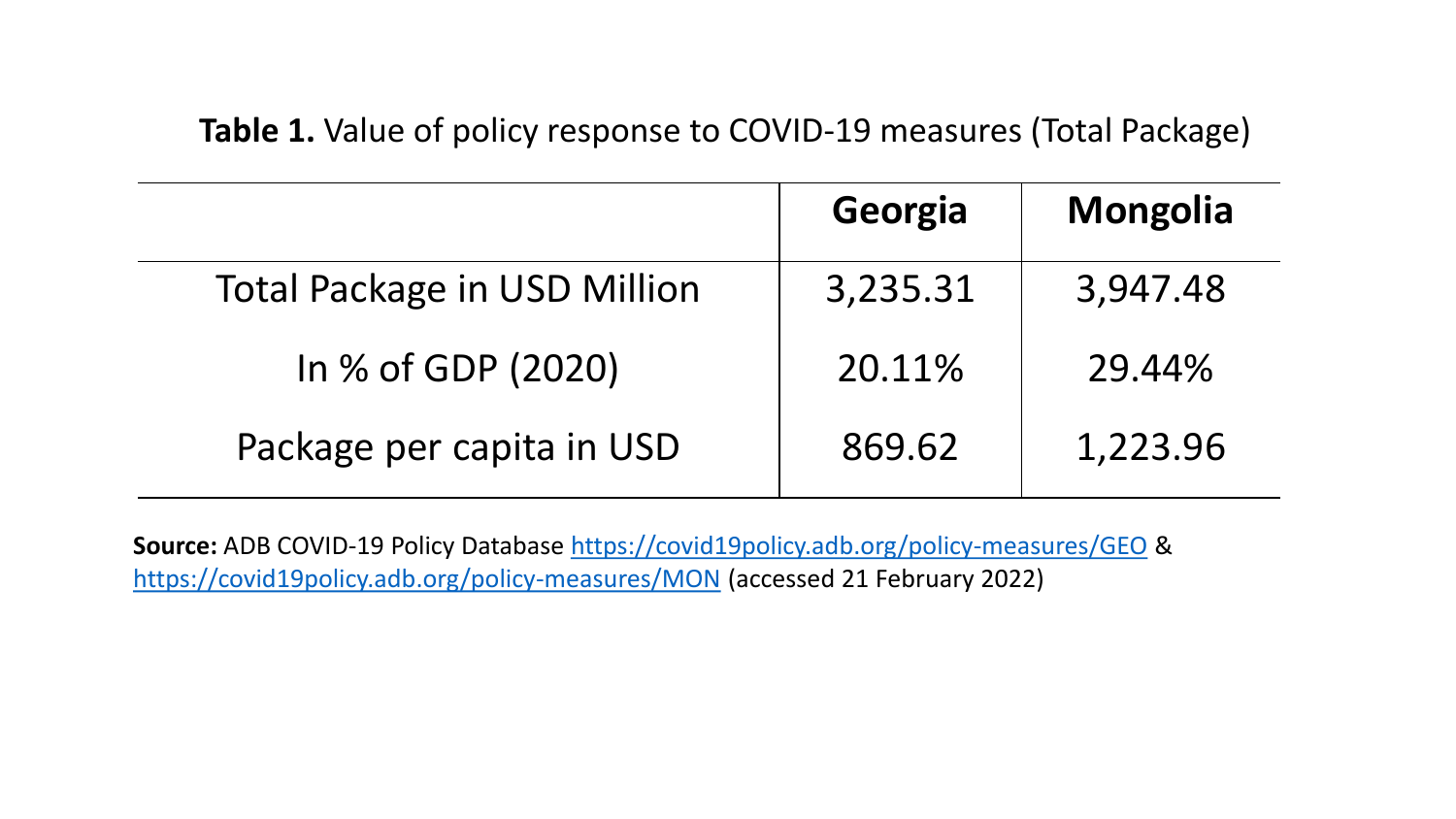## Data

- Multiple Indicator Cluster Survey (MICS) Plus Survey by children by (UNICEF)
	- on the impact of COVID-19 on the well-being of families and.
- Due to availability of variables of our interests dataset covers:
	- second and third waves for Mongolia
	- first and third waves for Georgia

| Table 2. Survey waves and sample size |  |
|---------------------------------------|--|
|---------------------------------------|--|

|                      | <b>Mongolia</b>             | Georgia                          |
|----------------------|-----------------------------|----------------------------------|
| Original wave number | Wave 2                      | Wave 1                           |
| <b>Survey Period</b> | December 1-14,<br>2020      | November 24-December<br>21, 2020 |
| N                    | 1971                        | 1835                             |
| Original wave number | Wave 3                      | Wave 3                           |
| <b>Survey Period</b> | February 15-March<br>1,2021 | June 10-28, 2021                 |
| N                    | 1939                        | 1671                             |
| Total (N) by country | 3910                        | 3506                             |

[Source: UNICEF. MICS Plus. 2020-2021. https://mics.unicef.org/mics-plus/mics-plus](https://mics.unicef.org/mics-plus/mics-plus-results)results (retrieved January 23, 2022).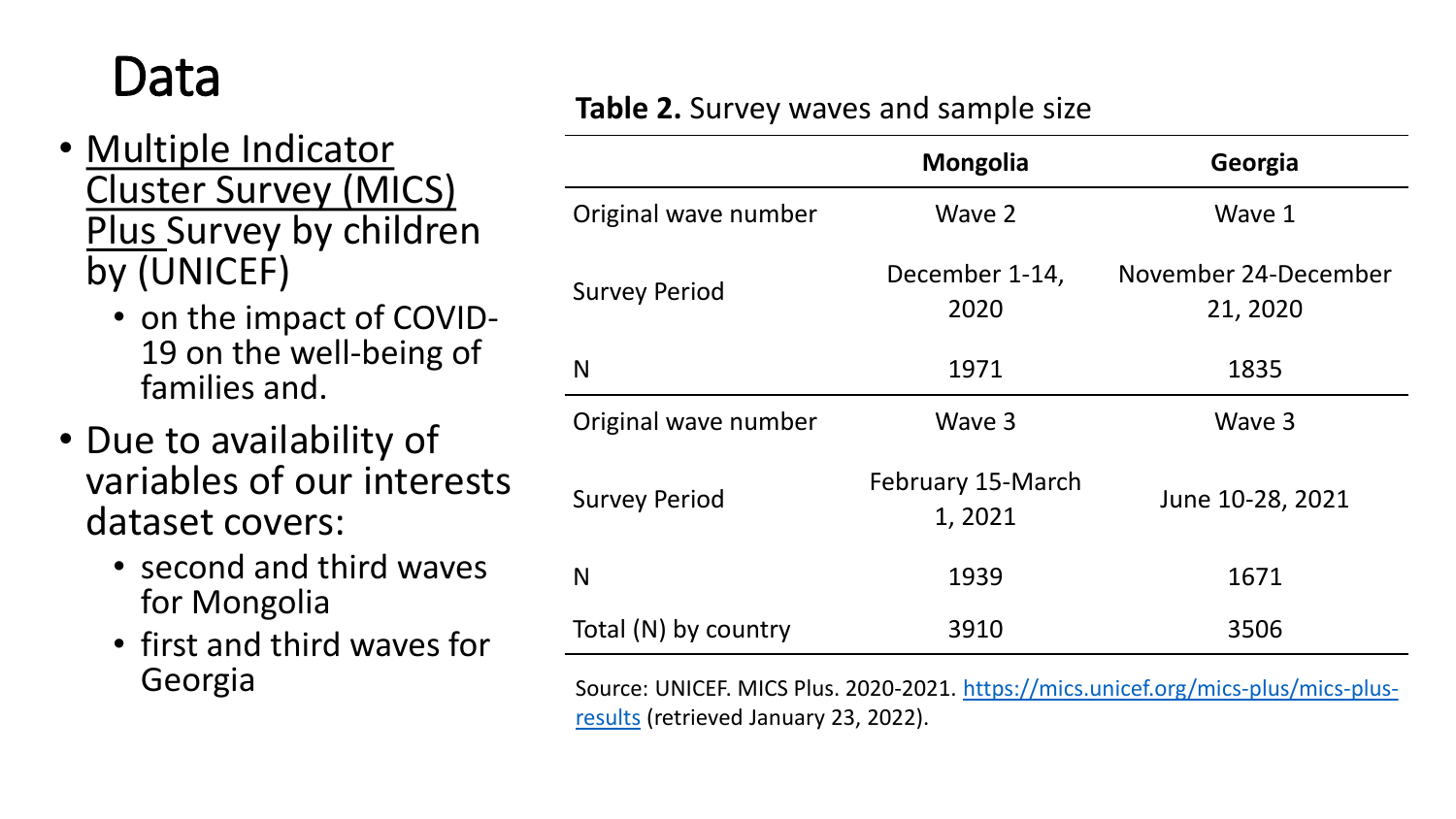## Descriptive statistics (mean values)

|                                | <b>Total Sample</b> |        |        | Mongolia |        | Georgia |       |        |        |
|--------------------------------|---------------------|--------|--------|----------|--------|---------|-------|--------|--------|
|                                | Total               | Wave 1 | Wave 2 | Total    | Wave 1 | Wave 2  | Total | Wave 1 | Wave 2 |
| Decline in income (1-decline,  | 0.47                | 0.54   | 0.39   | 0.49     | 0.55   | 0.43    | 0.44  | 0.53   | 0.35   |
| 0-not decline)                 |                     |        |        |          |        |         |       |        |        |
| Access to internet             | 1.18                | 1.15   | 1.21   | 0.88     | 0.87   | 0.89    | 1.52  | 1.46   | 1.59   |
| Assets                         | 11.54               | 11.36  | 11.72  | 11.29    | 11.30  | 11.28   | 11.81 | 11.42  | 12.24  |
| Government support             |                     | 1.86   |        |          | 1.23   |         |       | 2.55   |        |
| Gender of household head (1-   | 0.76                | 0.76   | 0.76   | 0.82     | 0.82   | 0.81    | 0.69  | 0.69   | 0.69   |
| male, 0-female)                |                     |        |        |          |        |         |       |        |        |
| Age of household head          | 53.08               | 53.02  | 53.13  | 47.13    | 46.90  | 47.36   | 59.76 | 59.64  | 59.89  |
| Household size                 | 3.73                | 3.73   | 3.74   | 4.01     | 4.00   | 4.01    | 3.42  | 3.43   | 3.41   |
| Number of children             | 1.12                | 1.12   | 1.11   | 1.48     | 1.52   | 1.44    | 0.71  | 0.69   | 0.73   |
| Area of residence (1-urban, 0- | 0.53                | 0.53   | 0.54   | 0.58     | 0.58   | 0.58    | 0.49  | 0.49   | 0.49   |
| rural)                         |                     |        |        |          |        |         |       |        |        |
| Region                         | 15.59               | 15.88  | 15.28  | 3.17     | 3.18   | 3.17    | 29.54 | 29.63  | 29.45  |
| Capital city (1-yes, 0-no)     | 0.21                | 0.21   | 0.21   | 0.27     | 0.27   | 0.27    | 0.15  | 0.15   | 0.15   |
| Household member lost job (1-  |                     |        |        |          |        |         | 0.23  | 0.32   | 0.13   |
| $yes, 0-no)$                   |                     |        |        |          |        |         |       |        |        |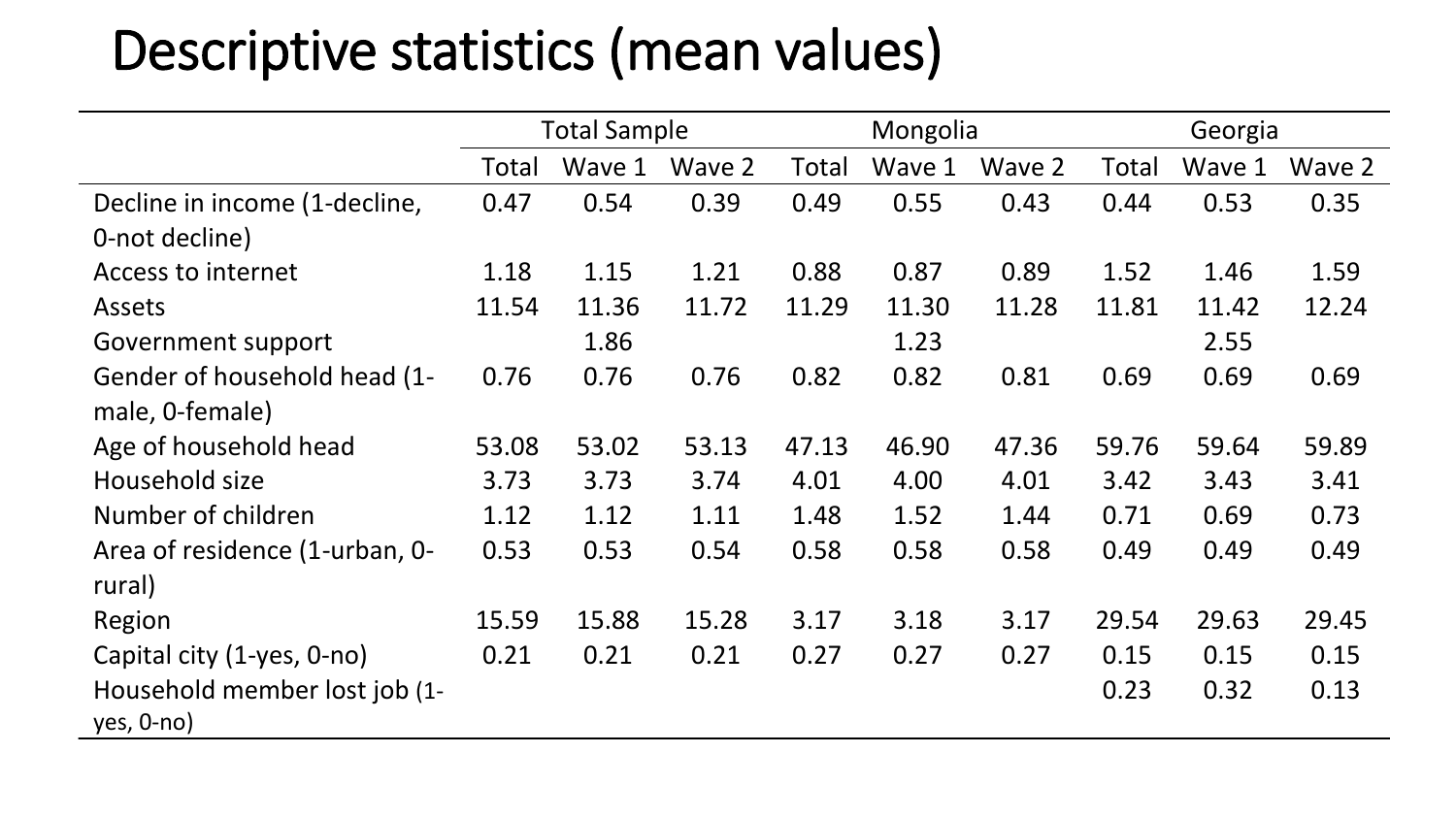## **Methodology**

• Probit regression model:

$$
P(y_i = 1 | x_i) = F(\beta_0 + \beta_k x_k)
$$

- $y_i$  is the dependent variable that indicates whether the average household income has decreased due to COVID-19 or not
- $x_k$  is the set of explanatory variables that include household characteristics
- Cross-sectional approach is used for each wave sample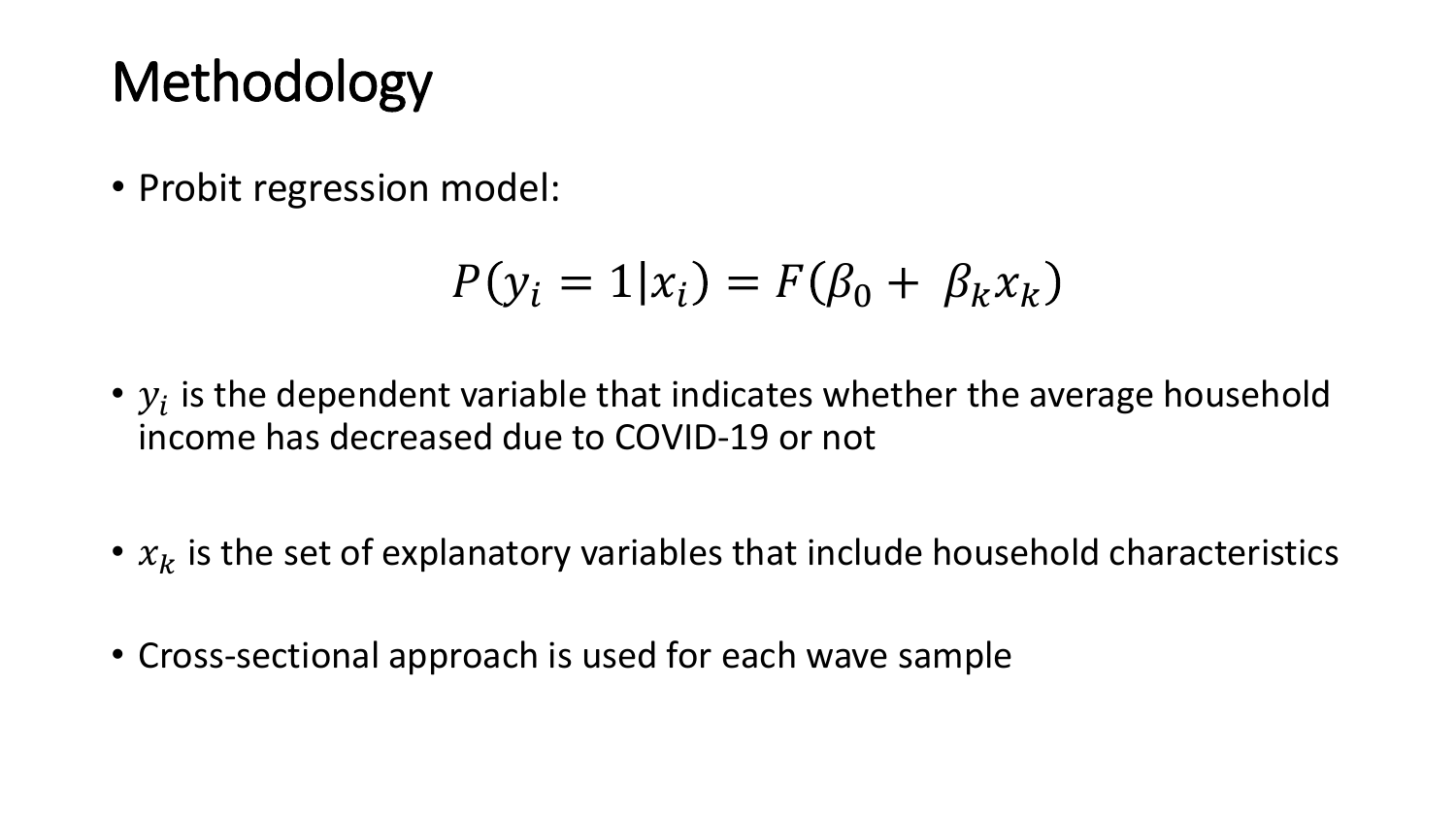#### **Description of Variables**

| Dependent variable           |                                                                                                                     |  |  |  |  |
|------------------------------|---------------------------------------------------------------------------------------------------------------------|--|--|--|--|
| Decline in income            | Household's average monthly income has declined due to the COVID-19 (1=yes, 0=no)                                   |  |  |  |  |
| <b>Explanatory Variables</b> |                                                                                                                     |  |  |  |  |
| Household size               | Number of members in the observed household                                                                         |  |  |  |  |
| Number of children           | Number of children in household in ages below 17 years                                                              |  |  |  |  |
| Gender of household head     | Gender of household is (1-male, 0-female)                                                                           |  |  |  |  |
| Age of household head        | Household head ages in years                                                                                        |  |  |  |  |
| Capital city                 | Residence/location of the household is in the capital city, Tbilisi or Ulaanbaatar (1=yes, 0=no)                    |  |  |  |  |
| Area of residence            | If household residence area is urban (1= urban, 0=rural)                                                            |  |  |  |  |
| Region                       | Regional dummy variables.                                                                                           |  |  |  |  |
| Assets                       | Number of assets household has (such as household appliances, electronic or digital devices, and motor<br>vehicles) |  |  |  |  |
| Government support           | Number of types of government benefits received as part of COVID-19 mitigation, such as child money etc.            |  |  |  |  |
| Access to internet           | Number of equipment used to access internet                                                                         |  |  |  |  |
| Household member lost job    | If any member of the household has lost her or his job since March or December 2020 (1=yes, 0=no)                   |  |  |  |  |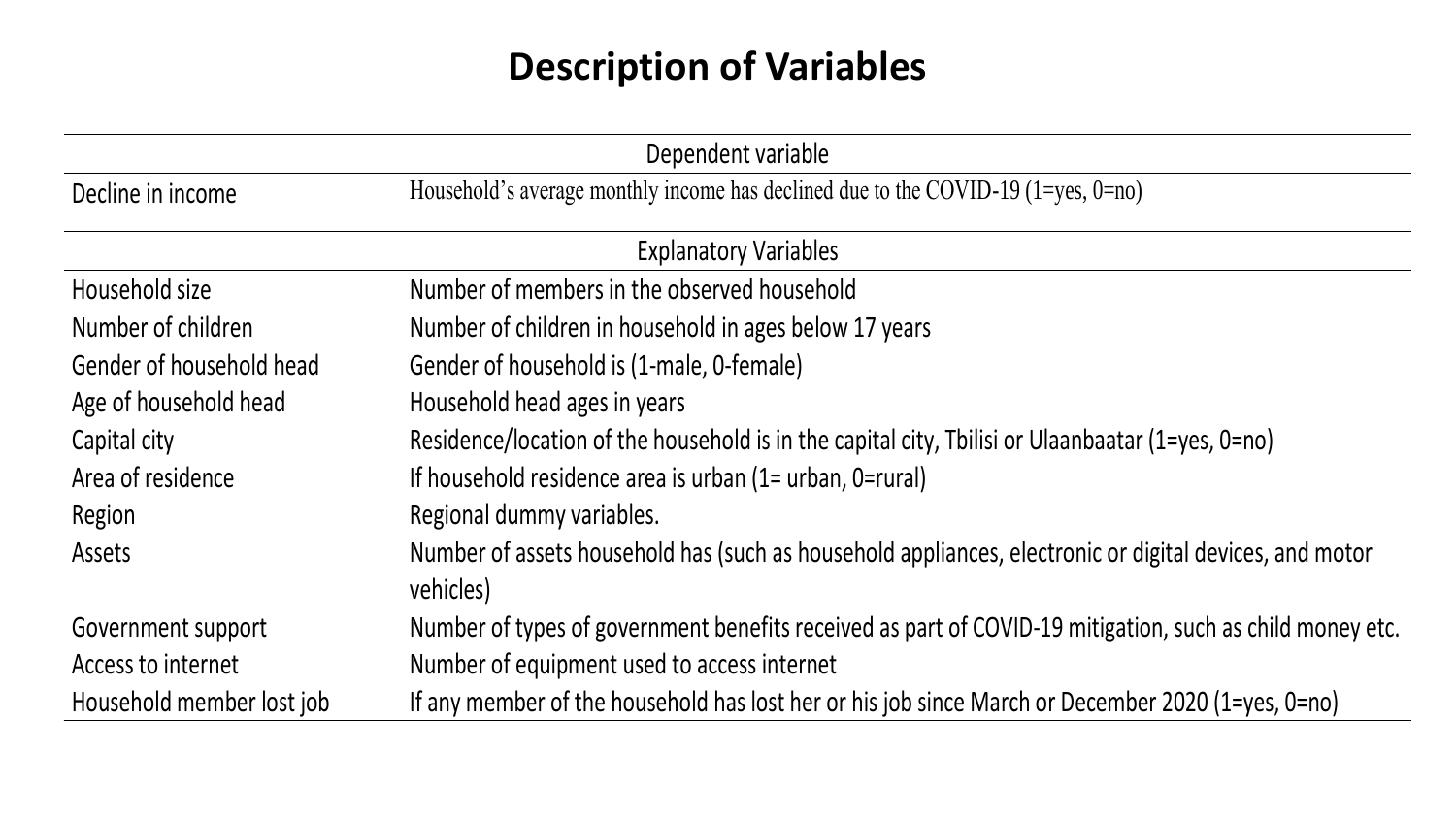## Empirical results

|                           | <b>Mongolia</b> |               |               | Georgia       |               |               |  |
|---------------------------|-----------------|---------------|---------------|---------------|---------------|---------------|--|
|                           | <b>Total</b>    | Wave 1        | Wave 2        | <b>Total</b>  | Wave 1        | <b>Wave 2</b> |  |
| Age of household head     | $-0.00674***$   | $-0.00637***$ | $-0.00718***$ | $-0.00247***$ | $-0.00244***$ | $-0.00238***$ |  |
|                           | (0.000651)      | (0.000922)    | (0.000915)    | (0.000536)    | (0.000721)    | (0.000791)    |  |
| Gender of household head  | $0.0523**$      | $0.0893***$   | 0.0128        | 0.0234        | 0.0112        | 0.0371        |  |
|                           | (0.0211)        | (0.0296)      | (0.0298)      | (0.0156)      | (0.0209)      | (0.0232)      |  |
| Household size            | $0.0699***$     | $0.0728***$   | $0.0676***$   | $0.0357***$   | $0.0292***$   | $0.0432***$   |  |
|                           | (0.00716)       | (0.0106)      | (0.00965)     | (0.00582)     | (0.00774)     | (0.00865)     |  |
| Government support        | $0.0199*$       | 0.0191        |               | $0.0174**$    | $0.0241***$   |               |  |
|                           | (0.0111)        | (0.0119)      |               | (0.00865)     | (0.00876)     |               |  |
| Number of children        | $-0.0472***$    | $-0.0561***$  | $-0.0385***$  | $-0.0244**$   | $-0.0316**$   | $-0.0222$     |  |
|                           | (0.00982)       | (0.0143)      | (0.0134)      | (0.0104)      | (0.0146)      | (0.0148)      |  |
| Internet access           | $0.0264**$      | $0.0355**$    | 0.0170        | $-0.00537$    | 0.00984       | $-0.0261**$   |  |
|                           | (0.0126)        | (0.0179)      | (0.0177)      | (0.00757)     | (0.00989)     | (0.0120)      |  |
| Assets                    | $-0.00556***$   | $-0.00977***$ | $-0.00111$    | 0.000332      | $-0.000351$   | 0.00472       |  |
|                           | (0.00207)       | (0.00291)     | (0.00291)     | (0.00222)     | (0.00242)     | (0.00485)     |  |
| Area                      | $0.107***$      | $0.122***$    | $0.0897***$   | $-0.0758***$  | $-0.107***$   | $-0.0478**$   |  |
|                           | (0.0184)        | (0.0254)      | (0.0254)      | (0.0155)      | (0.0212)      | (0.0231)      |  |
| Capital city              | $0.201***$      | $0.184***$    | $0.212***$    | $0.0822***$   | 0.0596        | $0.109***$    |  |
|                           | (0.0248)        | (0.0352)      | (0.0348)      | (0.0278)      | (0.0369)      | (0.0415)      |  |
| Household member lost job |                 |               |               | $0.615***$    | $0.540***$    | $0.797***$    |  |
|                           |                 |               |               | (0.0195)      | (0.0184)      | (0.0650)      |  |
| Second wave dummy $(2=1)$ | $-0.0967***$    |               |               | $-0.00381$    |               |               |  |
|                           | (0.0204)        |               |               | (0.0248)      |               |               |  |
| Regional dummy            | +               | $\ddag$       | $+$           | $\ddag$       | $\ddot{}$     | $\ddot{}$     |  |
| Country dummy             |                 |               |               |               |               |               |  |
| <b>Observations</b>       | 3,910           | 1,971         | 1,939         | 3,506         | 1,835         | 1,671         |  |